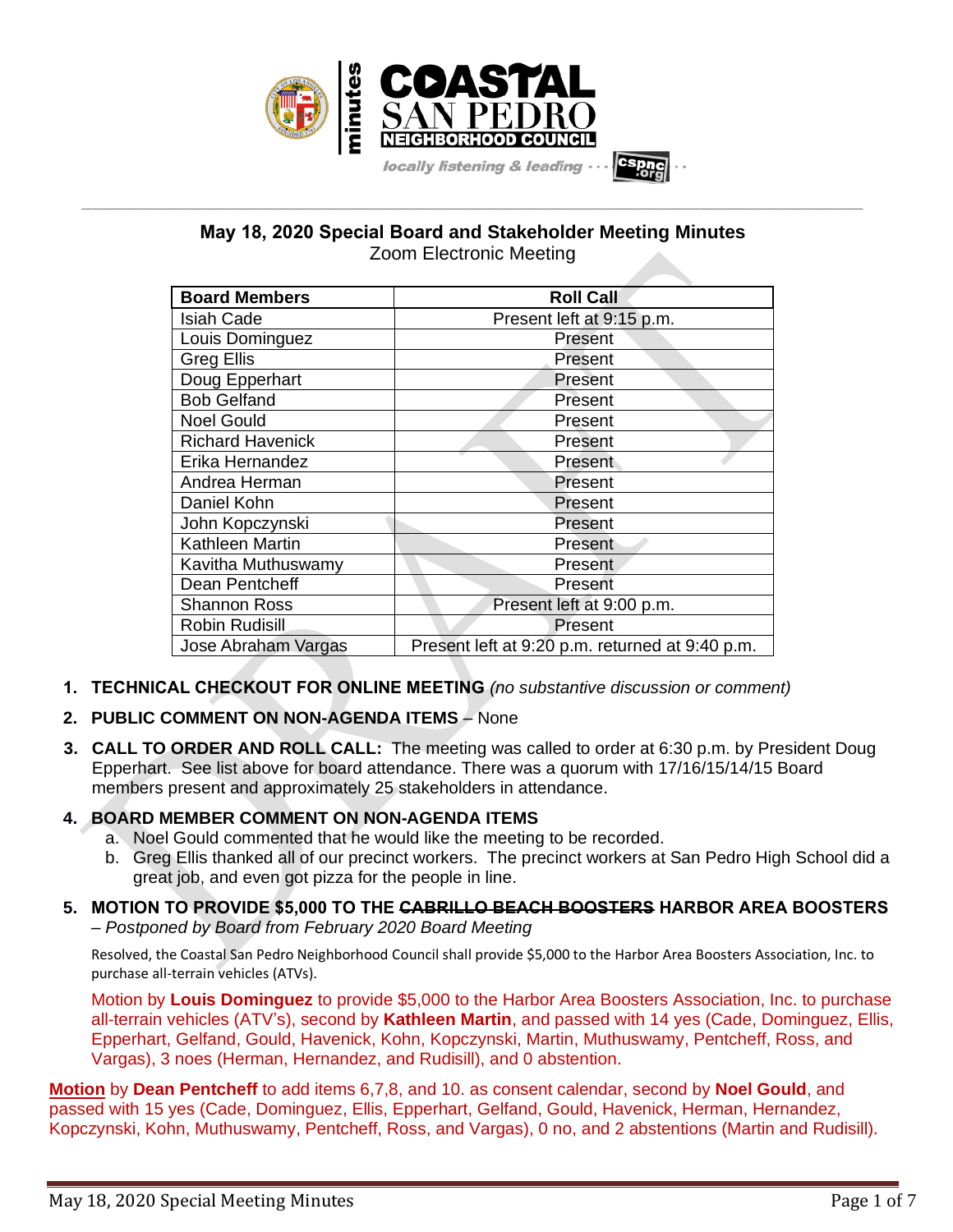**Motion** by **Dean Pentcheff** to approve consent calendar items 6, 7, 8, and 10. as presented, second by **Kathleen Martin**, and passed with 17 yes (Cade, Dominguez, Ellis, Epperhart, Gelfand, Gould, Havenick, Herman, Hernandez, Kopczynski, Kohn, Martin, Muthuswamy, Pentcheff, Ross, Rudisill, and Vargas), 0 no, and 0 abstention.

#### **6. MOTION TO ADOPT THE SAN PEDRO–WILMINGTON URBAN WATERFRONT VISION** – *Planning and Transportation Committee*

The Coastal San Pedro Neighborhood Council adopts the attached San Pedro-Wilmington Urban Waterfront Vision and forward it to the Wilmington, Harbor City and other San Pedro Neighborhood Councils for their consideration and input.

#### **7. MOTION RECOMMENDING INCLUSION OF COASTAL ZONE SINGLE-FAMILY NEIGHBORHOODS IN THE BASELINE MANSIONIZATION ORDINANCE** – *Planning and Transportation Committee*

Whereas, Coastal Zone single-family neighborhoods should have at least equal protection from mansionization as the non-Coastal Zone areas of the City.

Whereas, the exclusion of the Coastal Zone areas from the original Baseline Mansionization Ordinance (BMO) has meant that the San Pedro, Venice, Playa del Rey and Pacific Palisades Coastal Zone areas have been the only single-family neighborhoods in the entire City in which developers can build over sized homes under City law. It is nonsensical that the protected Coastal Zone areas have been the least protected areas of Los Angeles from over development.

Whereas, it is particularly important that San Pedro and Venice—both designated as Special Coastal Communities--be protected by the BMO because out of scale and size development shall not be allowed in designated special coastal communities, as per the California Coastal Plan.

Therefore be it Resolved, the Coastal San Pedro Neighborhood Council supports the City Council's motion to amend the Baseline Mansionization Ordinance (BMO) to include the Coastal Zone single-family neighborhoods within the City of Los Angeles under the same standards as the City's current BMO.

#### **8. MOTION RECOMMENDING APPROVAL OF ACCESSORY DWELLING UNITS ONLY WHEN THEY INCREASE DENSITY/ HOUSING UNITS** – *Planning and Transportation Committee*

*Whereas,* the main motivation of the Accessory Dwelling Unit (ADU) law was to provide for additional housing stock by supporting the creation of NEW units that add to the overall rental housing supply; and the goal was to provide a more affordable housing option with the potential to provide significant amounts of new rental units.

*Whereas,* what we're seeing in the last year or so is that ADUs are playing a role in projects that are being submitted where applicants want to decrease density and essentially downzone by replacing multi-family structures, with large single-family homes with tiny ADUs.

*Whereas,* these projects are actually changing multi-family neighborhoods to single-family neighborhoods as they're gradually increasing the number of single-family dwellings in multi-family zones.

*Whereas,* for these projects, they don't intend to actually use the ADU as a rental unit, nor is the use as a rental unit enforced. They're being put in so as to supposedly maintain density, in order to get the permit, but much more likely than not, they will use the ADU as a part of their single-family dwelling and not as a rental unit.

*Whereas,* the evidence does not show that the accessory unit mitigates the loss of the existing normal rental unit, particularly with these tiny ADUs, which are usually a fraction of the size of the existing units they're supposedly replacing, as they're not livable for the same sized family.

*Whereas,* State Senator Skinner said during the SB 50 hearings, that most ADU units are too small and are not creating real, livable housing for our families.

*Whereas,* SB 330 requires maintenance of density and thus replacement of existing units.

*Whereas,* ADU's are meant to increase the supply of the state's housing and should not be used to purport to maintain the housing stock.

*Whereas,* we need to maintain our housing stock with real housing AND we need to increase our housing stock with real housing.

*Whereas,* this loophole and abuse of the ADU law must be stopped.

*Therefore be it resolved,* the Coastal San Pedro Neighborhood Council requests that the L.A. City Council, the Coastal Commission, and the State Legislature take action to stop the abuse of the Accessory Dwelling Unit (ADU) law and require that ADUs be approved only when they increase density/housing units (or when they are replacing an existing ADU), and that ADUs not count as replacement units under SB 330.

# **9. MOTION TO SUPPORT THE APPEAL OF PROPOSED PROJECT AT 1309–1331 PACIFIC (CPC-2019- 4908-DB-SPR/ENV-2019-4909-CE)**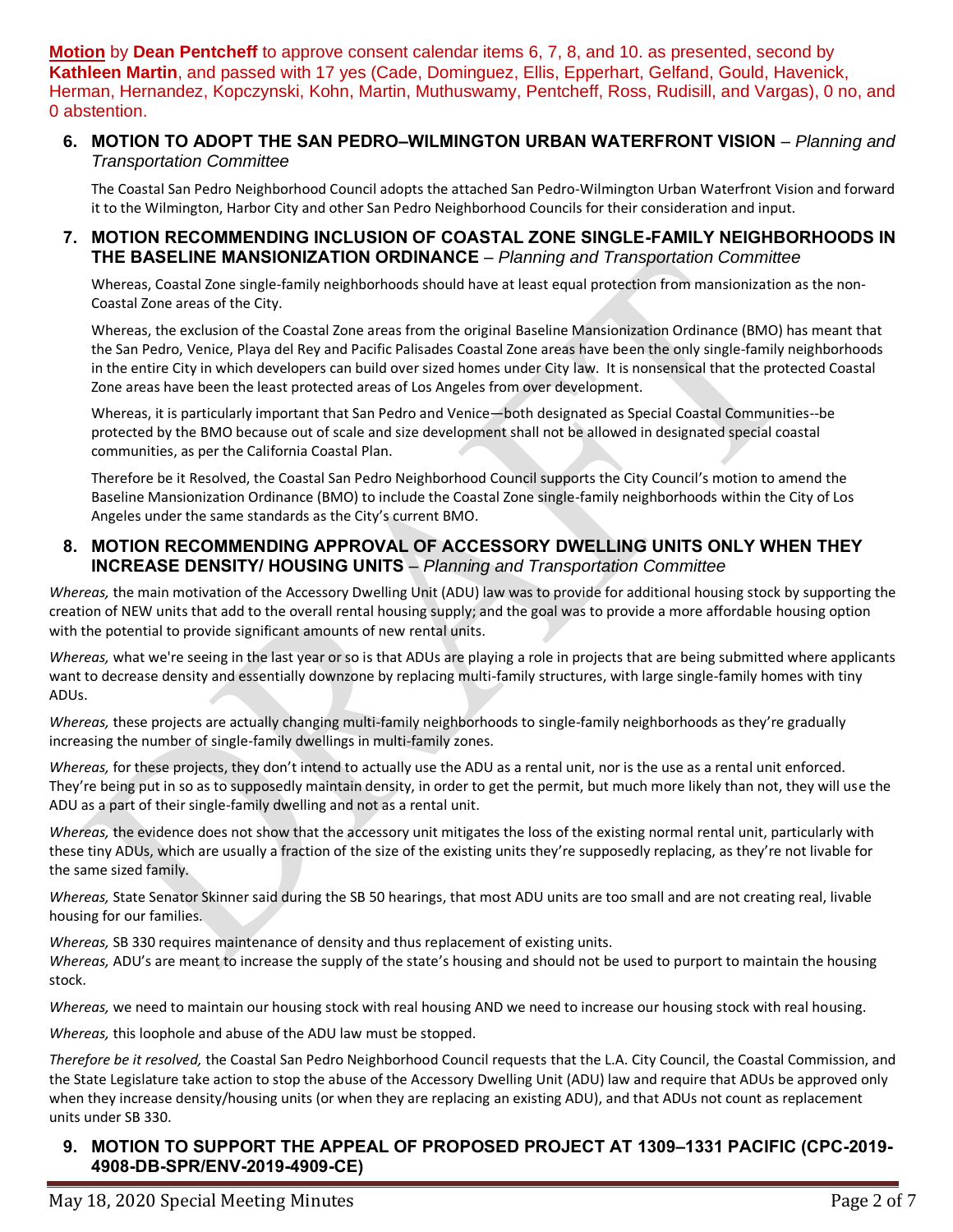*Whereas* the Coastal San Pedro Neighborhood Council (CSPNC) Board recommended denial of and recommended significant changes to the proposed project at 2111-2139 Pacific, which is very similar to, and just seven blocks away from, the 1309-1331 Pacific project and has the same applicant and representative, and

*Whereas* both the 2111-2139 Pacific project and the 1309-1331 Pacific project are immediately adjacent to the Coastal Zone, the 2111-2139 Pacific project is in the CSPNC jurisdiction and the 1309-1331 Pacific project is immediately adjacent to the CSPNC jurisdiction, and

*Whereas* this is also the same applicant/developer as for the 1803 Mesa project, which is within the Coastal Zone and which CSPNC strongly opposed as it violated State Coastal Act and City law and was not compatible with the surrounding area, and

*Whereas* community members (Citizens Protecting San Pedro) have proven that the applicant and their representative, Jonathan Loner, submitted false information to City Planning in the project application and repeatedly misled the three San Pedro Neighborhood Councils' planning committees regarding this project, and

*Whereas* the plans and renderings for this project that were provided to the community, the City and the City Planning Commission (CPC) were materially in error and misleading, and

*Whereas* the applicant is requesting a 52% height bonus, a 77% FAR bonus, a 20% reduction in open space, and a 5 foot rear yard setback in lieu of the 16 feet otherwise required, but is only providing 12 very low income dwelling units out of the total 102 dwelling units, and

*Whereas* this project has been awarded a CEQA Categorical Exemption (CE) by the CPC, in error, which is due to falsified data provided by the developer and other deviations from the law, and

*Whereas* the CPC was obligated to provide a new public hearing when the project's entitlement request was materially changed AT the CPC hearing for the FAR bonus, from ministerial as per Density Bonus ordinance requirements (on menu) to discretionary (off menu), and

*Whereas* we believe this change was made because the community had provided evidence to prove that the FAR bonus entitlement did not qualify under the on-menu Density Bonus regulations, and

*Whereas* under the law if the FAR Density Bonus does not meet the specific limits of the Density Bonus regulations it cannot just be transferred to an "off menu" discretionary request instead, and

*Whereas* the project is approximately 1.8 times (almost double) the FAR/size of, and is significantly out of conformance with, what is allowed in the San Pedro Community Plan and the San Pedro Community Plan Implementation Overlay District (CPIO), and

*Whereas* the Pacific Corridor Development Plan requires that "development projects occupying more than 50% of a length of one side of a street block should provide public open space in the form of a plaza, outdoor dining area or other similar space" and this project does not meet that requirement, and

*Whereas* the project does not provide for any infrastructure upgrades for water, sewer, streets, power or cable, and

*Whereas* the project is not compatible with the character of the surrounding area or in conformance with the applicable design guidelines, and

*Whereas* the cumulative impact of this project, together with the proposed "sister" project at 2111-2139 Pacific and the ten similar other large projects just completed, proposed or under construction in the general area, will destroy the existing community character of San Pedro, and

*Whereas* we are in favor of a project at this location but we insist that Councilman Buscaino and the City not allow a project to become a precedent for San Pedro that does not adhere to the law, that is requesting such outrageous bonuses compared to the affordable housing provided, that undermines our San Pedro Community Plan, and that contributes to a significant adverse cumulative impact on the area surrounding the project location as well as all of San Pedro, and

*Whereas* we specifically do not want this project to become a precedent for the proposed project at 2111-2139 Pacific.

*Resolved,* the Coastal San Pedro Neighborhood Council supports an appeal to City Council of the City Planning Commission's decision to approve the project at 1309-1331 Pacific, requests Councilman Buscaino's support of the appeal, and requests that the Planning and Land Use Management Committee (PLUM) and City Council uphold the appeal and deny the project.

Motion by **Robin Rudisill** to approve motion to support the appeal of proposed project at 1309–1331 Pacific (CPC-2019-4908-DB-SPR/ENV-2019-4909-CE), second by **Noel Gould**, and passed with 16 yes (Cade, Dominguez, Ellis, Epperhart, Gelfand, Gould, Havenick, Herman, Hernandez, Kohn, Kopczynski, Martin, Pentcheff, Ross, Rudisill, and Vargas), 0 no, 0 abstention, and 1 out of room (Muthuswamy).

# **10. MOTION REQUESTING ADDITIONAL DASH BUS STOPS**

*Resolved,* the Coastal San Pedro Neighborhood Council requests that the Department of Transportation establish additional DASH bus stops on South Palos Verdes St., one at 11th Street and one at 15th Street.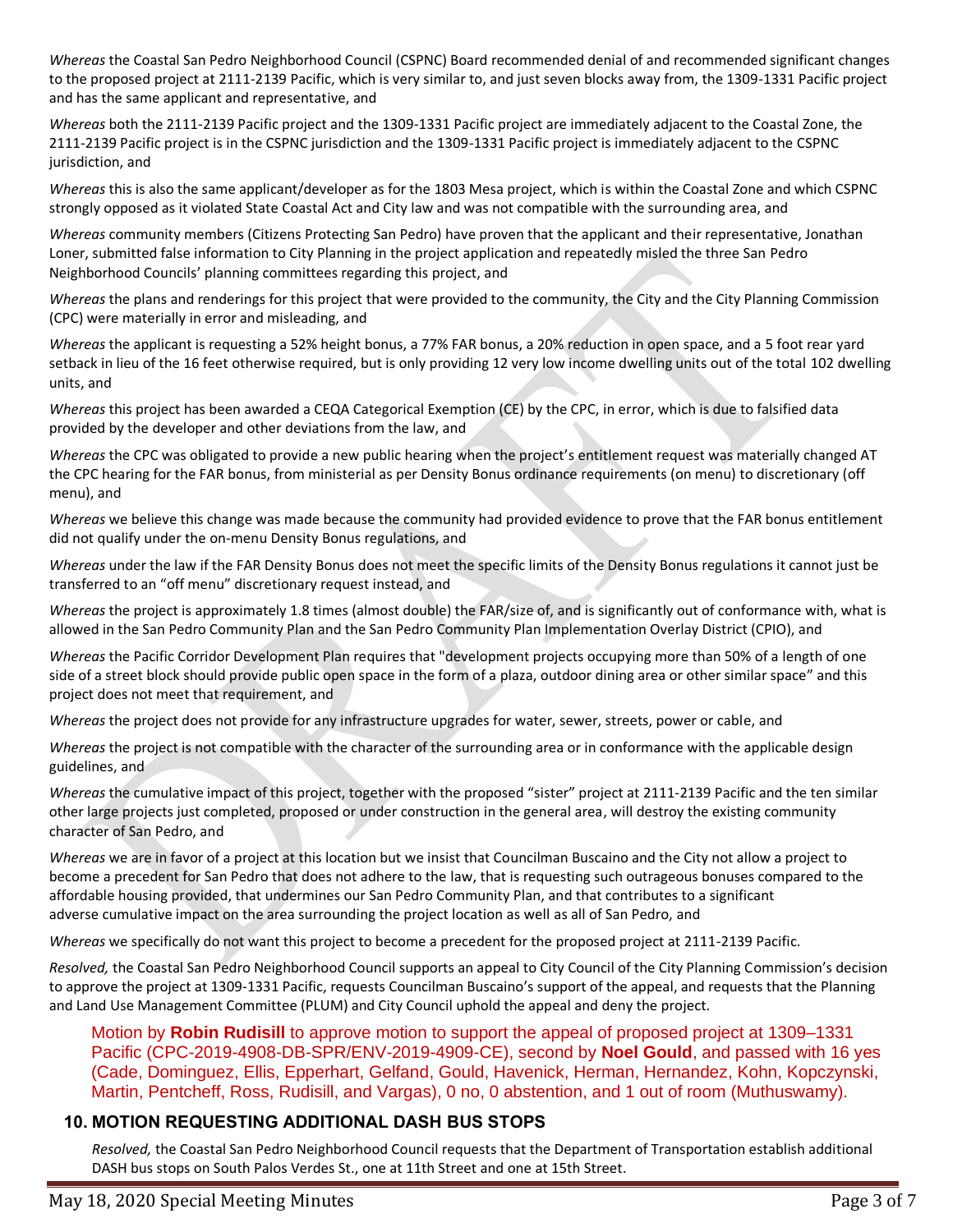#### **11. MOTION REQUESTING CITY OF LOS ANGELES PROVIDE HOTEL ROOMS OR SHELTER FOR HOMELESS DURING COVID-19 CRISIS**

*Resolved,* the Coastal San Pedro Neighborhood Council requests that the City of Los Angeles respond to the COVID pandemic by immediately providing hotel rooms or appropriate emergency shelter to save the lives and give a fighting chance for each person experiencing homelessness in the City of Los Angeles.

Motion by **Kathleen Martin** to approve motion requesting City of Los Angeles provide hotel rooms or shelter for homeless during COVID-19 crisis, second by **Isiah Cade**, and passed with 16 yes (Cade, Dominguez, Ellis, Epperhart, Gelfand, Gould, Havenick, Herman, Hernandez, Kohn, Martin, Muthuswamy, Pentcheff, Ross, Rudisill, and Vargas), 0 no, 0 abstention, and 1 Recused (Kopczynski).

#### **12. MOTION URGING GROOMING OF TRAILS AT WILDER'S ANNEX WHILE PLANNING AND REPAIR OF STAIRCASE IS COMPLETED** – *Coastline and Parks Committee*

*Whereas* the stairway beach access at Wilder's Annex has been closed by the city for over three years, and *Whereas* Wilder's Annex is the only beach access point for 2.5 miles which, according to the California Coastal Commission, is required to be open to public access,

*Resolved,* the Coastal San Pedro Neighborhood Council urges the Department of Recreation and Parks to groom the existing natural path to the beach east of the stairway and open the gates to the far west of Wilder's Annex and groom the existing trail there as well so the public can safely access the beach while the city works on plans to restore the stairway.

Motion from committee as amended passed with 16 yes (Cade, Dominguez, Ellis, Epperhart, Gelfand, Gould, Havenick, Herman, Hernandez, Kohn, Kopczynski, Martin, Pentcheff, Ross, Rudisill, and Vargas), 0 no, 0 abstention, and 1 out of room (Muthuswamy).

#### **13. MOTION TO SUPPORT NORTHWEST SAN PEDRO NEIGHBORHOOD COUNCIL LETTER TO PORT OF LOS ANGELES REGARDING RAIL TRANSPORT OF HAZARDOUS MATERIALS** – *Joint San Pedro Neighborhood Council Environment and Sustainability Committee*

*Resolved,* the Coastal San Pedro Neighborhood Council shall adopt the following position and forward a letter to the Port of Los Angeles:

Please consider that the Coastal San Pedro Neighborhood Council supports the February 24, 2020 letter submitted by the Northwest San Pedro Neighborhood Council (NWSPNC) regarding "Follow-up questions regarding the transport of hazardous materials over Port-owned rail lines."

We stand passed with the NWSPNC with request for answer to the specific questions detailed in the letter and summarized below.

- 1. What routes do tank car shipments of hazardous materials take over port-owned rail tracks?
	- a. Along what routes are LPG (specifically propane and butane) transported by rail?

2. Please document and explain which specific local, state and federal laws and agency regulations would be duplicated or contradicted by extending the Port's risk analysis to include the rail transport of hazardous materials.

3. Please identify and provide copies of risk analyses conducted by other agencies regarding the rail transport of hazardous LPG along the North Gaffey rail spur from the Rancho LPG facility (for example) and elsewhere on Port- owned rail lines.

4. To what extent are the Port's overarching policy principles and goals regarding the impact of Port related operations, on-site and off-site, required to be consistent?

5. Should there be a potentially life-threatening incident on any of the rail tracks at issue, who will notify the public?

Motion from committee as amended passed with 16 yes (Cade, Dominguez, Ellis, Epperhart, Gelfand, Gould, Havenick, Herman, Hernandez, Kohn, Kopczynski, Martin, Pentcheff, Ross, Rudisill, and Vargas), 0 no, 0 abstention, and 1 out of room (Muthuswamy).

#### **14. MOTION TO SUPPORT ASSEMBLY BILL 2103 DOMINGUEZ CHANNEL WATERSHED/CATALINA ISLAND** – *Joint San Pedro Neighborhood Council Environment and Sustainability Committee*

*Resolved,* the Coastal San Pedro Neighborhood Council urges the City Council (**CF20-002-S26**) to support Assembly Bill 2103, which would add the Dominguez Channel watershed and Santa Catalina Island to the territory of the "San Gabriel and Lower Los Angeles Rivers and Mountains Conservancy" in the Natural Resources Agency, and to update the "San Gabriel and Lower Los Angeles Parkway and Open Space Plan" to include the priorities for conservation and enhanced public use within the Dominguez Channel watershed and Santa Catalina Island.

Motion from committee as amended passed with 16 yes (Cade, Dominguez, Ellis, Epperhart, Gelfand, Gould, Havenick, Herman, Hernandez, Kohn, Kopczynski, Martin, Pentcheff, Ross, Rudisill, and Vargas), 0 no, 0 abstention, and 1 out of room (Muthuswamy).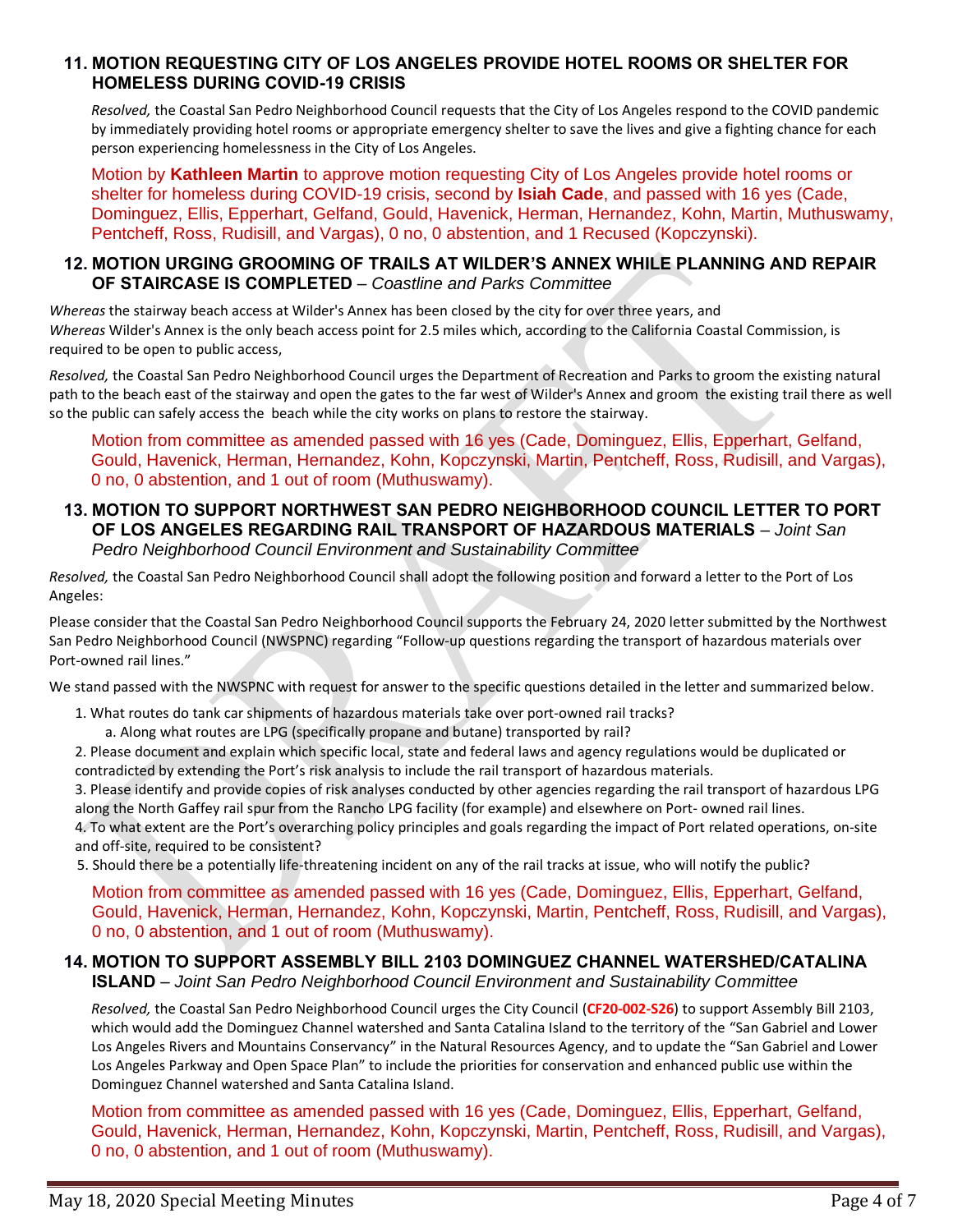Motion by **Kathleen Martin** to approve consent calendar items 15, 16, and 17, as presented, second by **Isiah Cade**, and passed with 11 yes (Cade, Ellis, Epperhart, Gould, Havenick, Hernandez, Kopczynski, Martin, Muthuswamy, Ross, and Vargas), 4 noes (Gelfand, Herman, Kohn, and Pentcheff), and 2 abstentions (Dominguez and Rudisill).

# *Request by board member Bob Gelfand to pull item 15, 16, and 17 from the consent calendar*

# **15. MOTION CONDEMNING USE OF "EXHAUSTIVE EFFORTS" BY THE DEPARTMENT OF NEIGHBORHOOD EMPOWERMENT**

*Whereas,* in 2018, the Department of Neighborhood Empowerment (DONE) put the Central San Pedro Neighborhood Council (CeSPNC) under what it refers to as "exhaustive efforts." This involves taking control of a neighborhood council, not allowing that council to hold meetings or otherwise exercise its normal rights, except with the permission and under the direct supervision of DONE. The law of the city of Los Angeles allows for the use of this process by DONE, but the law is clear in requiring that DONE specify the acts, rules violations, or violations of the law that justify the use of exhaustive efforts. In spite of numerous requests that DONE explain and specify its justification for that action, DONE has never done so.

*Therefore resolved,* the Coastal San Pedro Neighborhood Council condemns the Department of Neighborhood Empowerment's failure to obey the law and condemns its refusal to explain its actions of that time. The Coastal San Pedro Neighborhood Council advises the city of Los Angeles that the current system for invoking exhaustive efforts is flawed and that neighborhood councils being threatened with exhaustive efforts or actually in exhaustive efforts must have available to them an appeal process that involves fact finding and due process.

Motion by **Kathleen Martin** to approve motion condemning use of "exhaustive efforts" by the Department of Neighborhood Empowerment, second by **Daniel Kohn**, and passed with 15 yes (Cade, Dominguez, Ellis, Epperhart, Gelfand, Gould, Havenick, Herman, Hernandez, Kohn, Kopczynski, Muthuswamy, Pentcheff, Rudisill, and Vargas), 1 no (Ross), and 1 abstention (Martin).

# **16. MOTION CONDEMNING THE THREAT OF "PRE-EXHAUSTIVE EFFORTS" BY THE DEPARTMENT OF NEIGHBORHOOD EMPOWERMENT**

*Whereas,* in 2019, the Department of Neighborhood Empowerment presented a letter to the Central San Pedro Neighborhood Council (CeSPNC) which referred to "pre-exhaustive efforts" and which advised CeSPNC that it's actions in an upcoming board meeting would be evaluated and might result in the imposition of exhaustive efforts. The action that was under consideration involved CeSPNC's right to remove its president from that office by majority vote of its governing board. Such action would have been entirely within the rights of the CeSPNC.

*Therefore resolved,* the Coastal San Pedro Neighborhood Council condemns the Department of Neighborhood Empowerment (DONE) for its course of action invoking "pre-exhaustive efforts", since it constituted a threat to Central San Pedro Neighborhood Council (CeSPNC), to its autonomy as a neighborhood council, and to the free exercise of rights by all neighborhood councils in the Los Angeles system. CSPNC further argues that DONE should not threaten any neighborhood council with exhaustive efforts absent a clearly stated, legal requirement, as required by the city's code.

Motion by **Kathleen Martin** to approve motion condemning the threat of "pre-exhaustive efforts" by the Department of Neighborhood Empowerment, second by **Daniel Kohn**, and passed with 15 yes (Cade, Dominguez, Ellis, Epperhart, Gelfand, Gould, Havenick, Herman, Hernandez, Kohn, Kopczynski, Muthuswamy, Pentcheff, Rudisill, and Vargas), 2 noes (Martin and Ross), and 0 abstention.

# **17. MOTION CONDEMNING THE ACTION OF THE DEPARTMENT OF NEIGHBORHOOD EMPOWERMENT'S ACTIONS AGAINST SHERYL AKERBLOM AND REQUEST TO RECTIFY**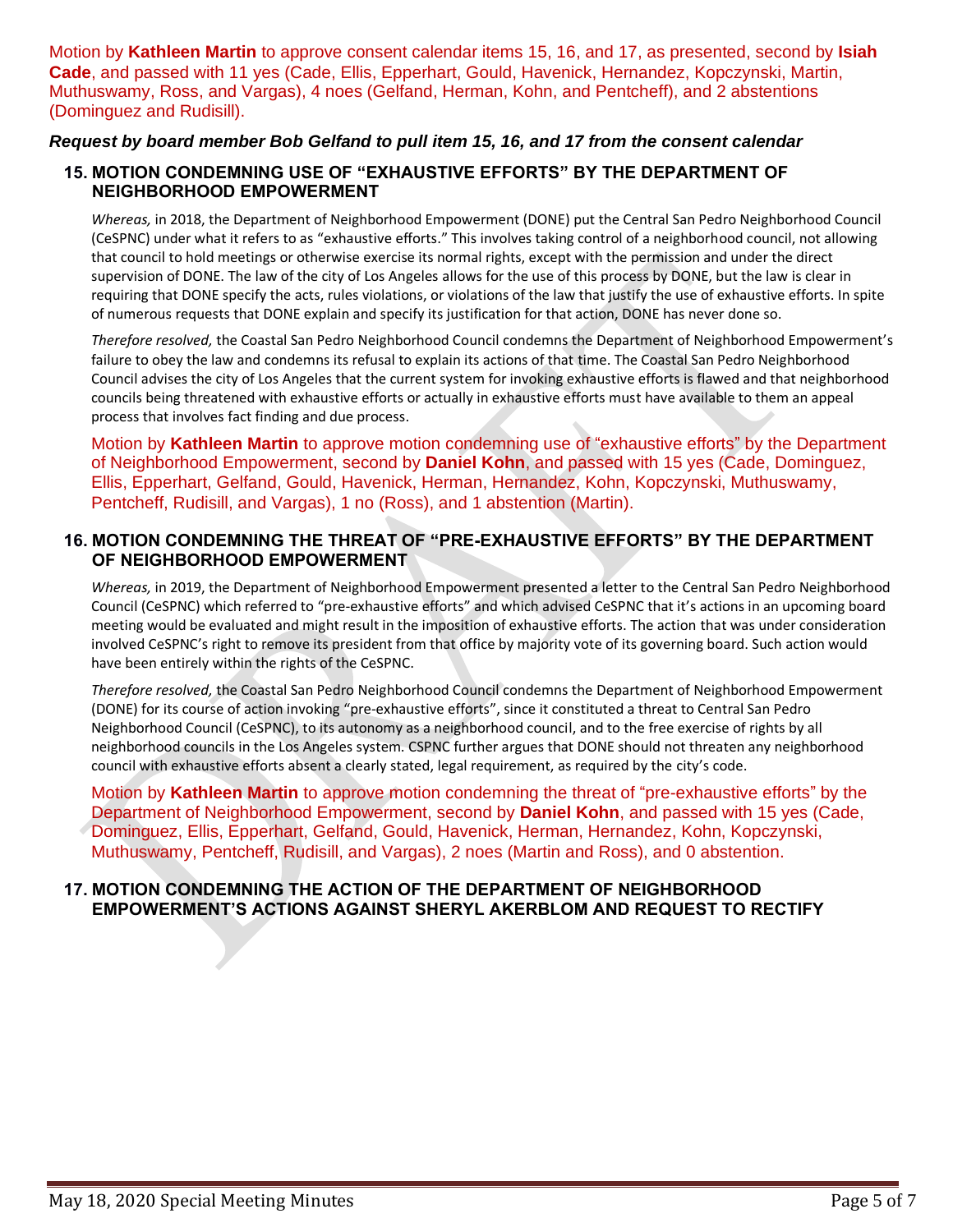*Whereas,* Sheryl Akerblom has worked on behalf of several neighborhood councils in the Los Angeles harbor area for several years. She has functioned as a note-taker, as the scribe who creates and communicates the draft minutes of governing board and other meetings, and in some cases by assisting the treasurer, by creating the books and other records, and by drawing up financial reports. These actions by Sheryl Akerblom were carried out at the express request and by consent of the neighborhood councils and under the supervision of elected officers of those councils. In late 2019, the Department of Neighborhood Empowerment acted to remove Sheryl Akerblom from her ability to work on behalf of neighborhood councils and therefore to prevent her from making a living in this way. When neighborhood councils asked to be told the reasons for this action, DONE representatives including General Manager Raquel Beltran and staff members Thomas Soong and Octaviano Rios said that they would not answer these questions in order to maintain confidentiality. Sheryl Akerblom, as the target of this action, should have the right to be informed as to any charges being made against her. Akerblom asserts that she has not been so informed. When neighborhood council representatives asked DONE representatives whether they had, in fact, explained their actions to Akerblom, even then they would not answer whether or not they had so explained to Akerblom. Given Akerblom's statement and DONE's refusal to even answer the question, we find that it is likely that DONE has never fully explained to Sheryl Akerblom the reasons for the actions they have taken. There have been conversations between the president of CSPNC and assistant City Attorneys regarding this issue. The City Attorney's office states that the General Manager of DONE has the right to control spending by neighborhood councils, and that neighborhood council protests are and will be to no avail.

*Therefore resolved,* the Coastal San Pedro Neighborhood Council (CSPNC) finds that **THE FAILURE TO DISCULOSE THE REASONS FOR SHERYL AKERBLOM'S TERMINAION IS EVIDENCE OF IMPROPRIENY.** there is some evidence that Akerblom is being discriminated against, either due to her gender or for some other reason, and that the actions taken against her are therefore improper and possibly illegal. The CSPNC condemns the Department of Neighborhood Empowerment for its actions with regard to Sheryl Akerblom and calls on the city of Los Angeles to investigate this situation and to set things right.

**Motion** by **Andrea Herman** to amend the motion **AS NOTED ABOVE**, second by **Daniel Kohn**, and passed without objection.

**Motion** by **Bob Gelfand** to approve motion condemning the action of the Department of Neighborhood Empowerment's actions against Sheryl Akerblom and request to rectify as amended, second by **Isiah Cade**, and passed with 13 yes (Dominguez, Ellis, Epperhart, Gelfand, Gould, Havenick, Herman, Hernandez, Kopczynski, Kohn, Muthuswamy, Pentcheff, and Rudisill), 0 no, 0 abstention, 2 out of room (Martin and Vargas), and 2 left meeting early (Cade and Ross).

# **18. MOTION SUPPORTING TRAINING IN ROBERT'S RULES OF ORDER**

*Whereas,* in 2019, the Board of Neighborhood Commissioners engaged in extensive debate regarding imposing some sort of training requirements on neighborhood council participants, such training to be in addition to the already legally required training such as the state ethics training requirement. In response to the Covid-19 pandemic, the governor of the State of California, along with the mayor of Los Angeles, have put limitations on public meetings. Neighborhood Councils were informed early on that they were to hold no public meetings of any kind. More recently, DONE has put together a system by which neighborhood councils may hold online meetings. As part of that process, DONE has, so far, held online training sessions of 3 and 2 hour duration, respectively.

*Therefore resolved,* the Coastal San Pedro Neighborhood Council supports and applauds the inclusion of training in Roberts Rules of Order in the new system, and urges all current and prospective governing board members to train themselves in Roberts Rules. However, the initial online sessions were of great length and passed without much content, and as such served more to waste the time of board members than to create a new and reformed system. CSPNC points out that nowhere during those 5 hours was there a straightforward explanation of how to set up an online meeting.

Motion by **Bob Gelfand** to approve motion condemning the action of the Department of Neighborhood Empowerment's actions against Sheryl Akerblom and request to rectify as amended, second by **Greg Ellis**, and passed with 13 yes (Dominguez, Ellis, Epperhart, Gelfand, Gould, Havenick, Herman, Hernandez, Kopczynski, Kohn, Muthuswamy, Pentcheff, and Rudisill), 0 no, 1 abstention (Martin), 1 out of room (Vargas), and 2 left meeting early (Cade and Ross).

- **19. TRESURER'S REPORT** Louis Dominguez, Treasurer Gave a brief overview of current funding levels
- **20. REPORT FROM PRESIDENT ON EMERGENCY EXPENDITURES:** \$1,000 to Feed and Be Fed, \$1,000 to Harbor Interfaith, and \$1,000 to Boys and Girls Club – President Epperhart gave a brief overview of the details of the expenditures.

# *Budget and Finance (Consent Calendar)*

**21. APPROVAL OF MONTHLY EXPENDITURE REPORT FOR FEBRUARY, MARCH, APRIL 2020.**